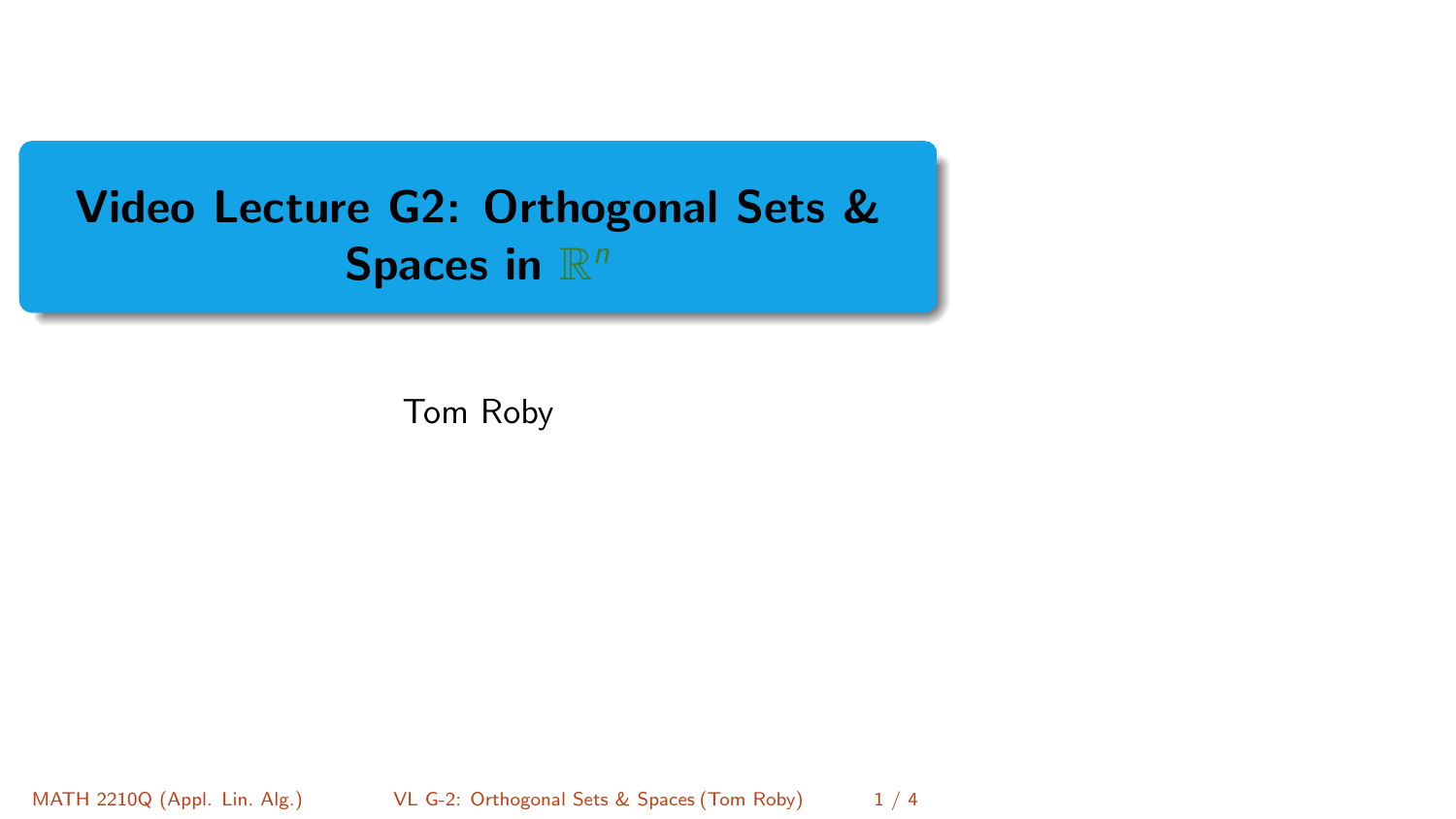#### Outline & Objectives

- Define the concept of an orthogonal set of vectors in  $\mathbb{R}^n$ and prove that any such set is linearly independent (if all vectors are nonzero).
- Analyze the properties of *orthogonal bases* for subspaces  $W$  of  $\mathbb{R}^n$ , particularly how orthogonality simplifies writing any  $w \in W$  in terms of the basis.
- Define the *orthogonal complement*  $W^{\perp}$  of a subspace W of  $\mathbb{R}^n$ , and prove the fundamental theorem that  $(\text{Row } A)^{\perp} = \text{Null } A$  and  $(\text{Col } A)^{\perp} = \text{Null } A^{\mathcal{T}}$ .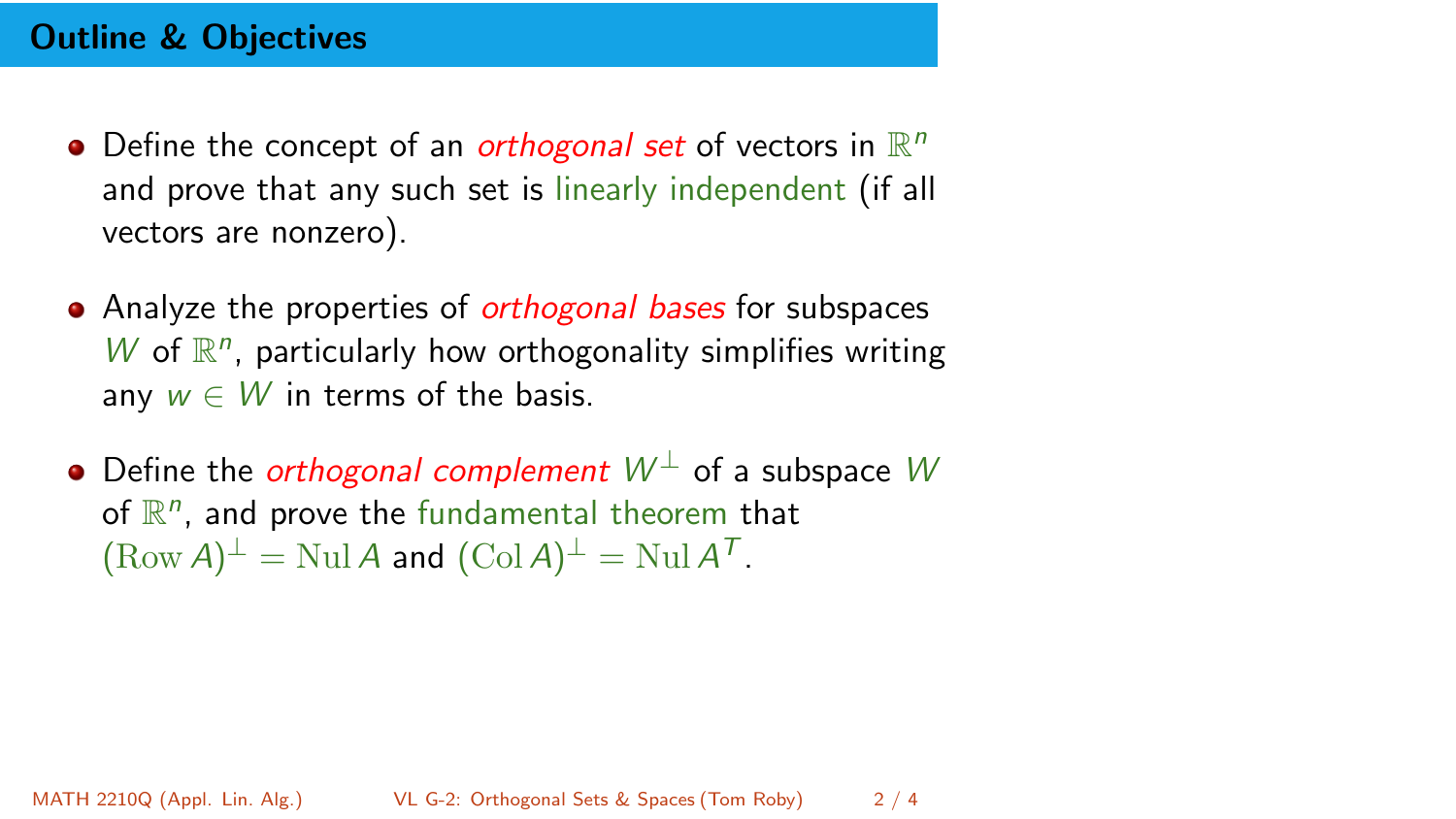## Orthogonal Sets

#### Definition (Orthogonal sets and bases)

Call a set of vectors  $S = \{\vec{u}_1, \vec{u}_2, \dots, \vec{u}_k\}$  an orthogonal set if  $\vec{u_i}\cdot\vec{u_j}=0\,\,\forall\,i\neq j$  . If additionally  $S$  is a basis for a subspace  $W$ , call S an orthogonal basis for W.

 $\vec{u}_1 = (-2, 1, 3, 1), \ \vec{u}_2 = (1, 0, 1, -1), \ \vec{u}_3 = (1, 1, 0, 1) \text{ in } \mathbb{R}^4.$ 

Theorem (Orthogonal sets are linearly independent)

An orthogonal set of nonzero vectors  $S = {\vec{u}_1, \vec{u}_2, \dots, \vec{u}_k}$  is linearly independent, hence a basis for  $W = \text{Span } S$ .

**Proof:** Apply  $\cdot \vec{u}$  to a linear dependence relation for S.

Theorem (Orthogonal bases rock!)

Let 
$$
\mathcal{B} = {\vec{u}_1, \vec{u}_2, ..., \vec{u}_p}
$$
 be an orthogonal basis for *W* and  
suppose  $\vec{y} = c_1 \vec{u}_1 + \cdots + c_p \vec{u}_p$ . Then  $c_j = \frac{\vec{y} \cdot \vec{u}_j}{\vec{u}_j \cdot \vec{u}_j} \ \forall j \in [p]$ .

MATH 2210Q (Appl. Lin. Alg.) [VL G-2: Orthogonal Sets & Spaces](#page-0-0) (Tom Roby) 3 / 4